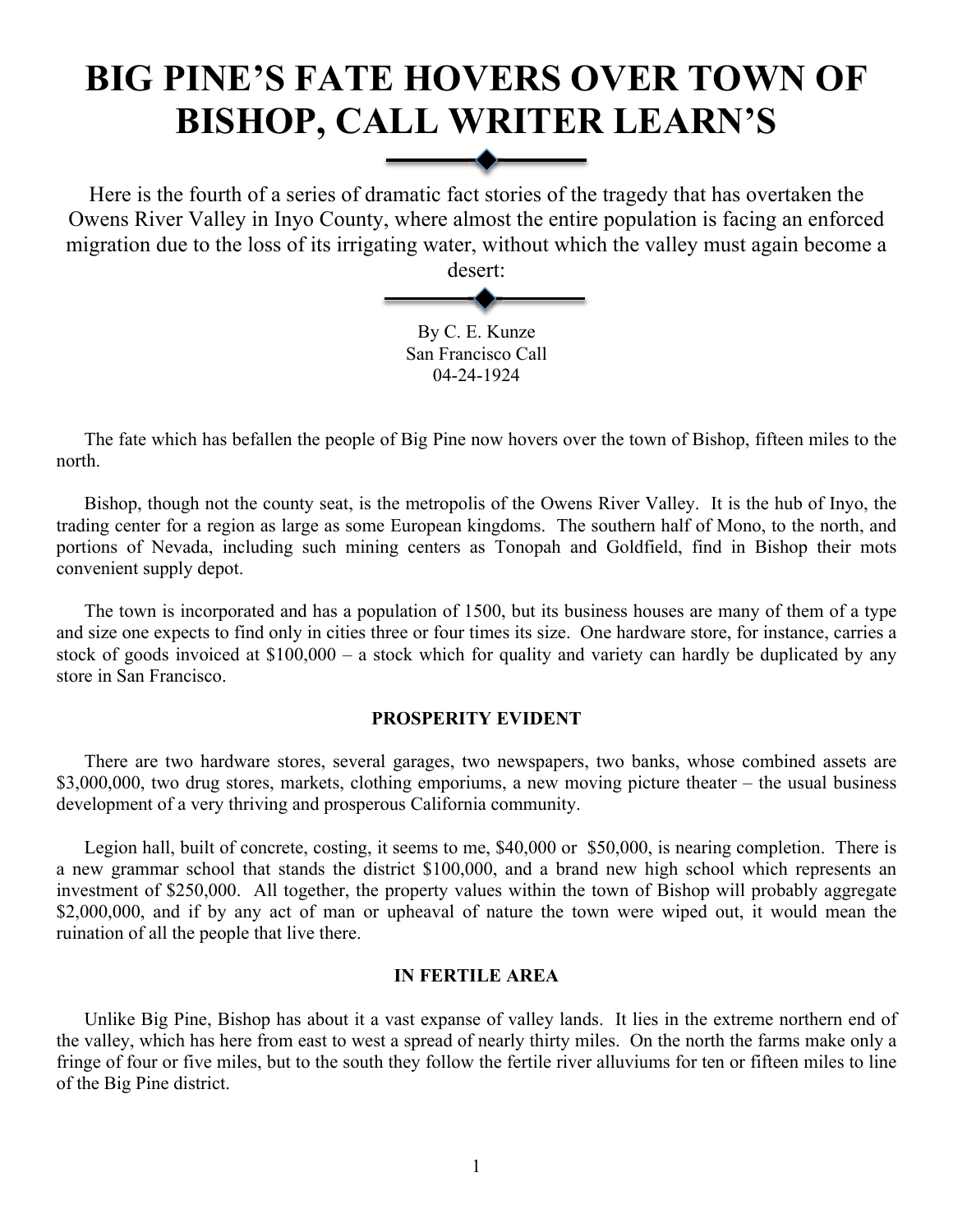Toward the Sierras, southwest, west and northwest, there is a fan-like spread of valley, irregular in shape and depth, that is from six to twenty miles across. It is broken into a number of distinct depressions by fingerlike ridges which the mountains have run out toward the river, but every acre of these depressions and most of the higher lands are taken up by farms, and have been cultivated for the last fifty years.

Here, then, is the main theater of the Owens Valley water battle.

## **SMALL FARMS**

Immediately adjacent to the town of Bishop lie 54,000 acres of irrigated lands. Every acre is held in private ownership by farmers in lots of 40 to 320 acres. Larger ranches than 320 acres are rare, and in recent years the subdivision impulse has been at work and sliced up the holdings into some 5 and 10 acre tracts, given to fruit raising and gardening. For the irrigation of these lands the valley farmers since the decades of the seventies and eighties have appropriated and used about all the water which the Owens River and its principal tributaries bring down from the mountains during the growing season. The diversions from the river were made by a series of ditches or canals, dug by the farmers mostly during the winter seasons with horses and scrapers and picks and shovels. The Owens River Canal, the Bishop Creek Canal, the McNally Canal, the Rawson Ditch, the Farmers' Ditch, the Collins Ditch, the Sanger Ditch and the Big Pine Ditch are some of the names given to these local enterprises.

## **CO-OPERATIVE PROJECTS**

All the larger canals were financed on a co-operative basis, ditch companies were formed and incorporated, the property interests were divided into shares and the shares distributed on a pro rata basis among the farmers.

A miner's inch of water is deemed necessary in the valley for the irrigation of one acre of land.

The normal flow of the Owens River where it breaks through its gorge to the upper end of the Owens Valley, about twelve miles northwest of the town of Bishop, is 30,000 miner's inches.

## **HAD PRIOR RIGHT**

The significance of this fact becomes apparent at once. Even before the city of Los Angeles came into the field seeking for a share of the water every inch in the river during the irrigating season had been appropriated by the farmers in the Bishop district and was being used beneficially. Not only that, but twice the amount of land was already under cultivation as the river would normally water, with the result that the farmers were curtailing the use of the water wherever they could and sharing it with each other.

Los Angeles, however, did not come to Bishop for water when it first came to the valley in 1905. The mouth of the Owens River is sixty-five miles south of Bishop. Between Bishop and Independence, fifty miles south, a number of small creeks flow from the Sierras into the Owens River. Also, in an irrigating district the size of that about Bishop there is considerable seepage water and overflow from the irrigating canals that finds its way back into the river. Also, for seven months of each year the valley farmers were not using any water, and all this created a water surplus, season in character, but considerable in quantity, of which the city took possession.